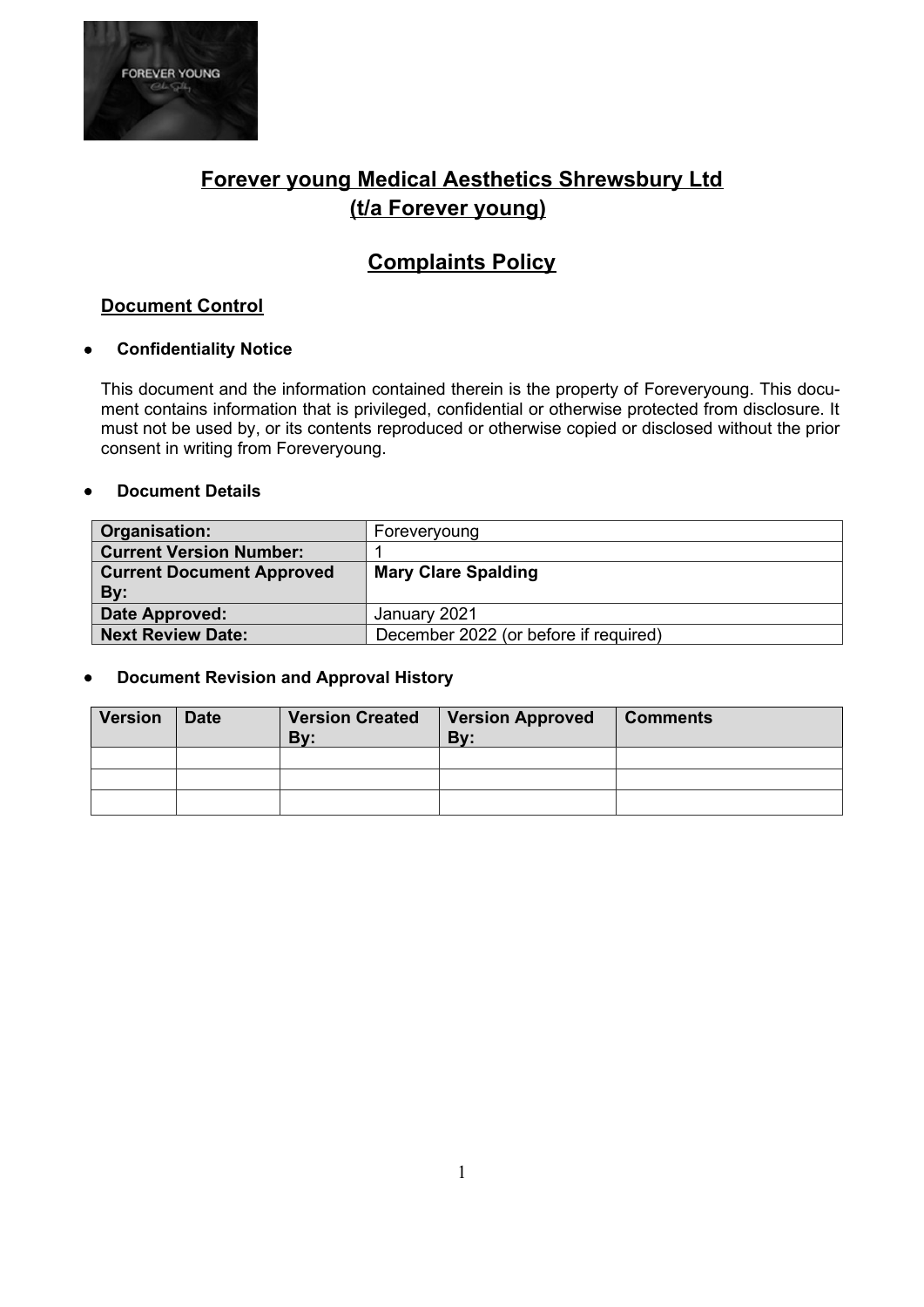# **Complaints Policy**

# **1. INTRODUCTION**

This policy outlines procedures and responsibilities within Foreveryoung ("the Organisation ") for handling any concerns, issues or complaints that may arise.

## **2. RELEVANT CQC FUNDAMENTAL STANDARD/H+SC ACT REGULATION (2014)**

Regulation 16: "Complaints".

## **3. PURPOSE AND OBJECTIVES**

The purpose of this policy is to ensure that any complaints or concerns by service users are correctly managed.

Foreveryoung, although an independent body aspires to meet the principles set out in the NHS Constitution which are:

The right to have any complaint made about our services dealt with efficiently and to have it properly investigated.

The right to know the outcome of any investigation into a complaint.

The right to take a complaint to independent review if the complainant is not satisfied with the way their complaint has been dealt with by us

The commitment to ensure service users are treated with courtesy and receive appropriate support throughout the handling of a complaint; and the fact that they have complained will not adversely affect their future treatment.

When mistakes happen, they shall be acknowledged; an apology made; an explanation given of what went wrong; and the problem rectified quickly and effectively.

Demonstrating a commitment to ensure that the organisation learns lessons from complaints and claims and uses these to improve our services.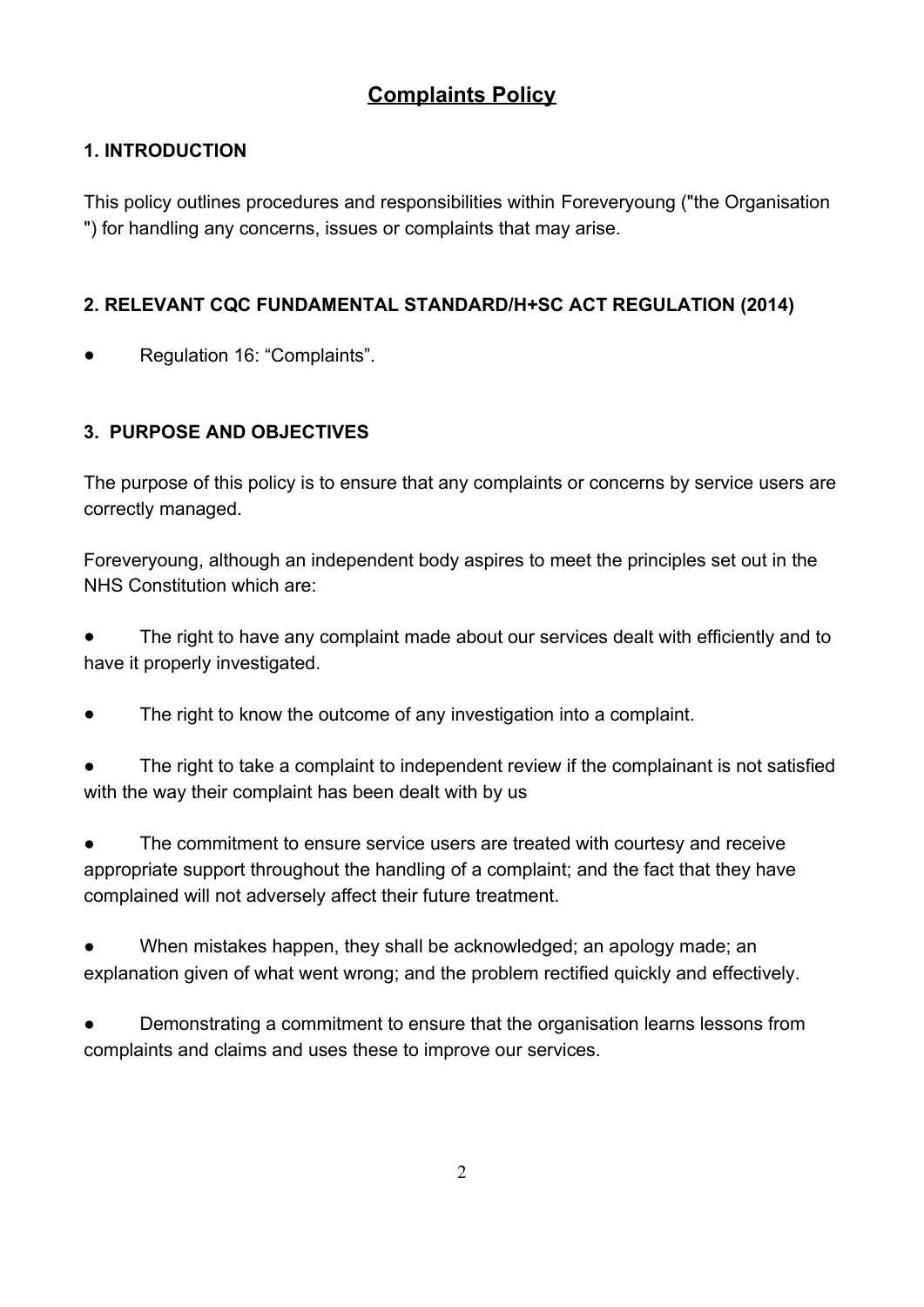This policy serves to indicate how issues concerning service user concerns or complaints should be managed within the organisation.

# **4. DUTIES AND RESPONSIBILITIES**

The CQC Registered Manager holds overall responsibility for ensuring the development, implementation and operation of this policy regarding complaints. This will include appointment of a designated Complaints Manager.

The CQC Registered Manager will also lead and oversee the process of the implementation of this policy, as well as monitoring its compliance and effectiveness.

Our designated Complaints Manager will be:

- Responsible for managing the procedures for handling and considering complaints.
- Ensuring that replies are drafted and signed by the CQC Registered Manager or other authorised person.
- Responsible for ensuring that action is taken if necessary, in the light of the outcome of a complaint or investigation.
- Responsible for the effective management of the complaint's procedure.

## **5. POLICY STATEMENT**

Everyone has the right to expect a positive experience and a good treatment outcome. In the event of concern or complaint, service users have a right to be listened to and to be treated with respect.

As an authorised provider, Foreveryoung will manage complaints properly so user concerns are dealt with appropriately. Good complaint handling matters because it is an important way of ensuring our users receive the service they are entitled to expect.

Complaints are also a valuable source of feedback; they provide an audit trail and can be an early warning of failures in service delivery. When handled well, complaints provide an opportunity to improve service and reputation.

### **Our Aims & Objectives**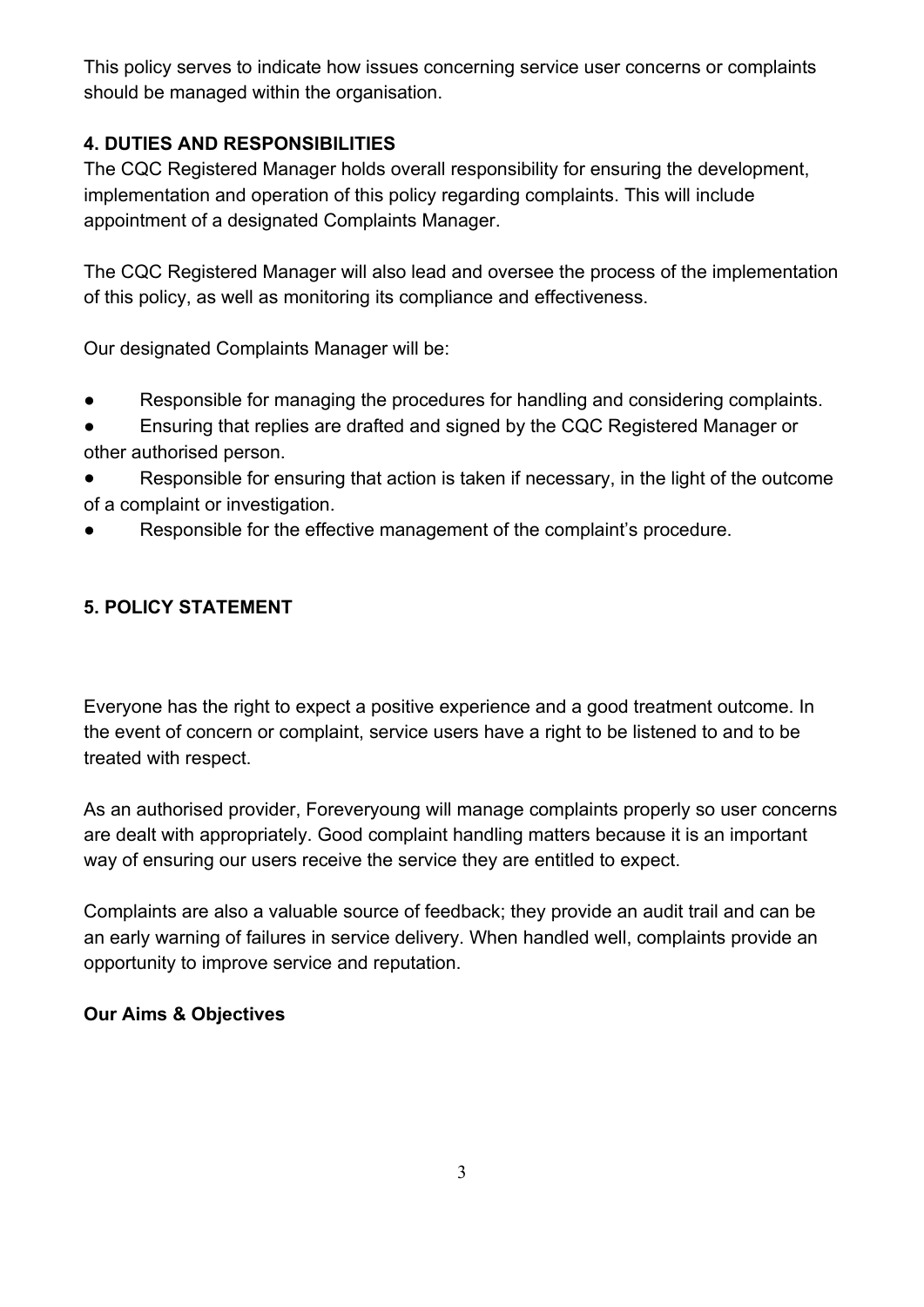We aim to provide a service that meets the needs of our service users and we strive for a high standard of care;

We welcome suggestions from service users and from our staff about the safety and quality of service, treatment and care we provide;

We are committed to an effective and fair complaints system; and

We support a culture of openness and willingness to learn from incidents, including complaints.

# **6. COMPLAINTS PRINCIPLES**

- Service users are encouraged to provide suggestions, compliments, concerns and complaints and we offer a range of ways to do it.
- All complainants are treated with respect, sensitivity and confidentiality.
- All complaints are handled without prejudice or assumptions about how minor or serious they are. The emphasis is on resolving the problem.
- Service users and staff can make complaints on a confidential basis or anonymously if they wish and be assured that their identity will be protected.
- Service users will not to be discriminated against or suffer any unjust adverse consequences as a result of making a complaint about standards of care and service.

Formal responses sent will include a right to appeal if the complainant remains unsatisfied.

# **7.COMPLAINTS PROCEDURE**

Foreveryoung aims to provide all Patients with the highest standards of care and customer service. If we fail to achieve this, we listen carefully and respond to complaints swiftly acknowledging any mistakes and rectifying them so that we can make improvements to our service. The complaints full policy is made available to Patients, their affected relative or a representative when they first raise concerns about any aspect of the service they have received.

There will be 3 stages to Provider's complaints process: -

• Stage 1 – Local resolution;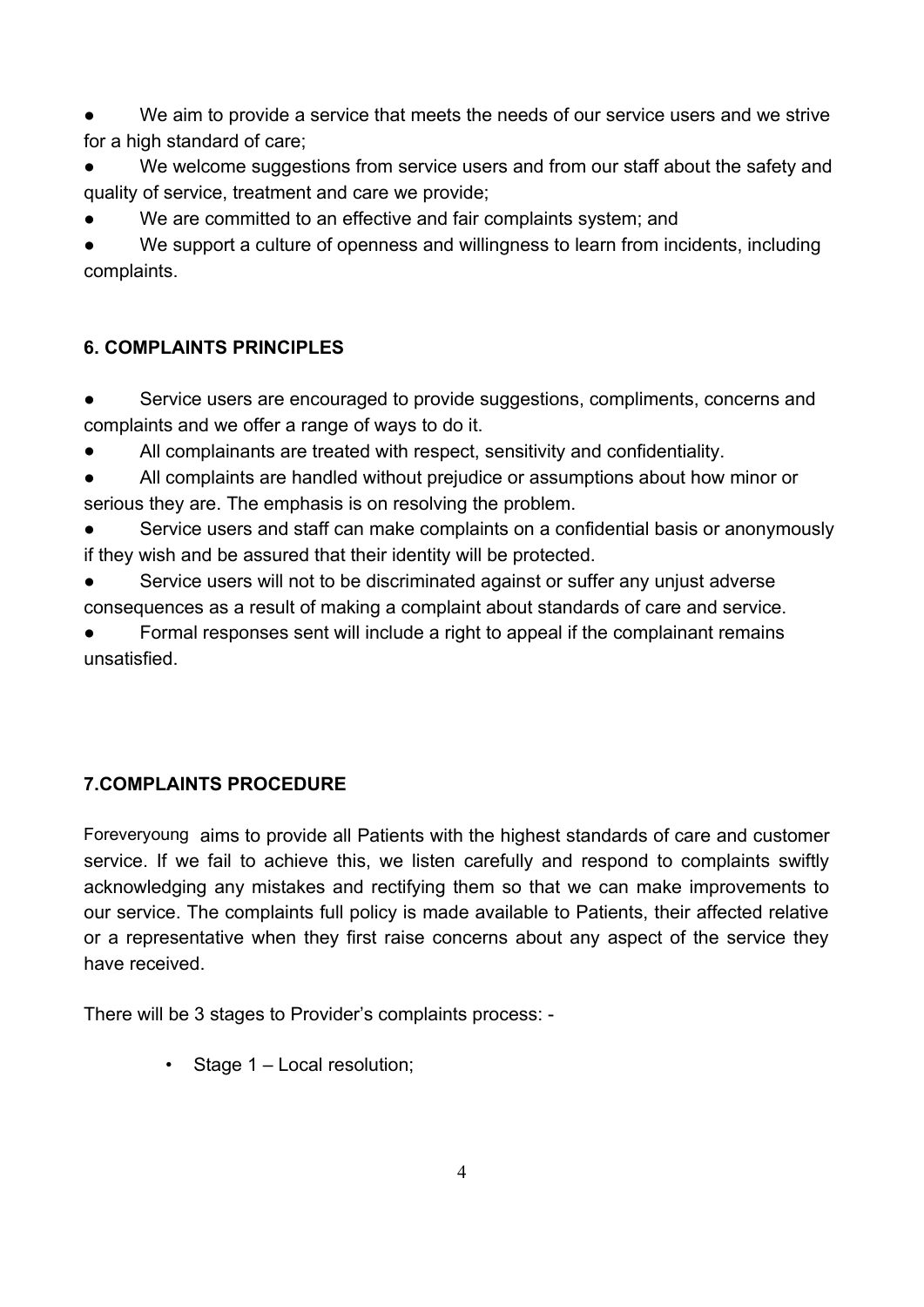- Stage 2 Internal appeal;
- Stage 3 Independent external review.

### **Stage 1 - Local Resolution**

- 1. All complaints should be raised directly with the CQC Registered Manager (or Complaints Manager if different) in the first instance and should normally be made as soon as possible / within 6 months of the date of the event complained about, or as soon as the matter first came to the attention of the complainant.
- 2. The Patient will be given a copy of the complaints procedure and invited to attend a face to face meeting with the CQC Registered Manager (or Complaints Manager if different) and other relevant parties to talk through their concerns and to try and resolve the issue at an early stage.
- 3. The CQC Registered Manager (or Complaints Manager if different) will go through a thorough process of investigation to include reviewing the case in detail and taking statements from all staff members / doctors concerned. The CQC Registered Manager (or Complaints Manager if different) responds directly to the person who has made the complaint, whether the complaint was made verbally, by letter, text or email.
- 4. To make a formal complaint the complainant should write or e-mail to Provider clearly stating the nature of their complaint and as much detail concerning dates, times and if known names of staff members. This will enable us to acknowledge and address the issues raised promptly and effectively
- 5. The CQC Registered Manager (or Complaints Manager if different) will acknowledge receipt of a written complaint, to the complainant's postal address provided (or via email) within 3 working days of receipt (unless a full reply can be sent within 5 days).
- 6. The CQC Registered Manager (or Complaints Manager if different) or their designated person will investigate all complaints. Where Provider is unclear on any point or issue regarding the complaint, it will contact the complainant to seek clarification.
- 7. A full response to the complaint will usually be made within 20 working days or, where the investigation is still in progress, send a letter explaining the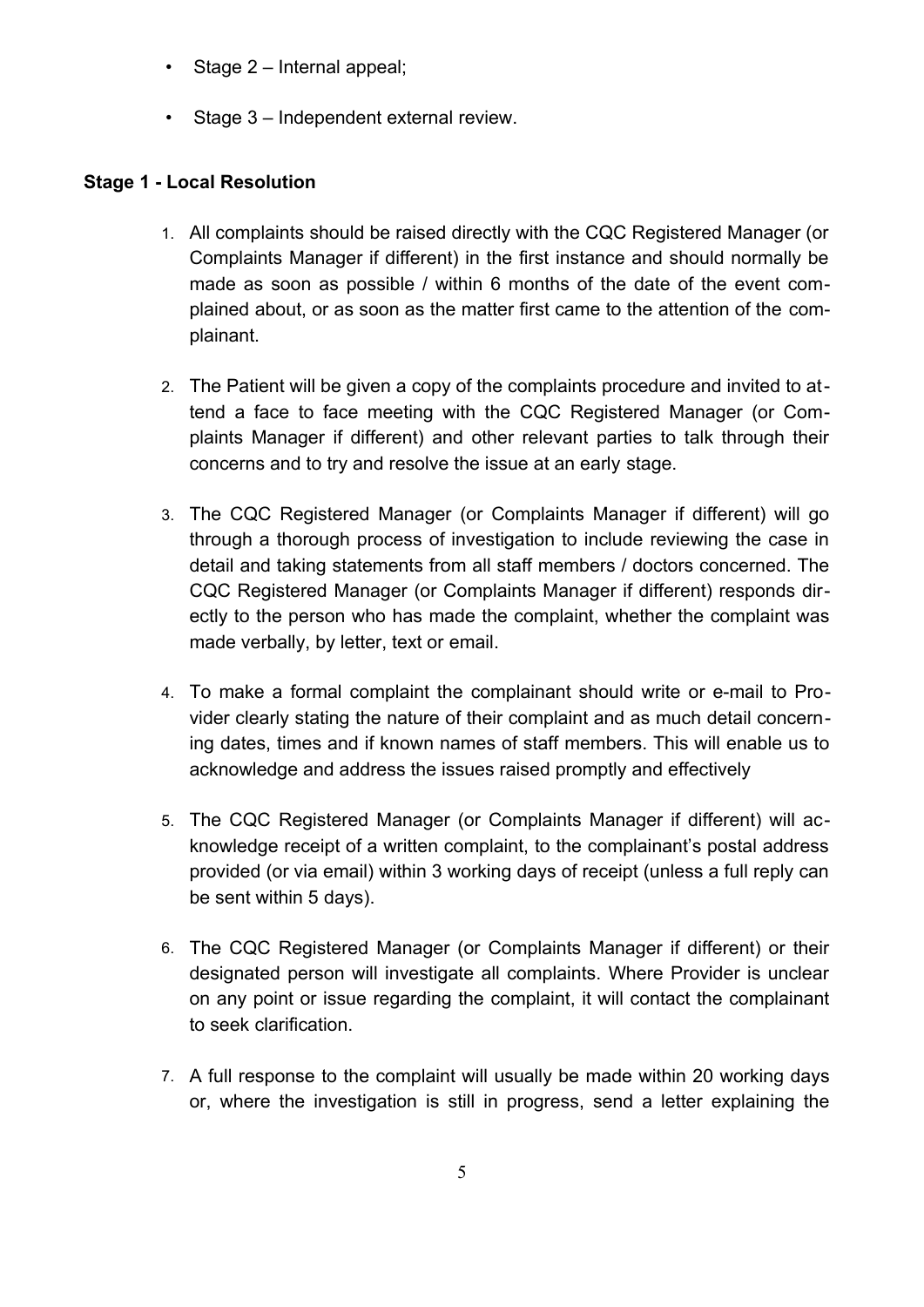reason for the delay to the complainant, at a minimum, every 20 working days. The aim should be to complete stage 1 in most cases within three months.

*In the event that the complainant is dissatisfied with the response to their complaint they can escalate their complaint to Stage 2, and must do so in writing, within 6 months of the final response to their complaint at Stage 1.*

#### **Stage 2 - Complaint Review**

- 1. If the complainant escalates their complaint to Stage 2, the CQC Registered Manager (or Complaints Manager if different) will provide a written acknowledgement to complainants within 3 working days of receipt of their complaint at stage 2 (unless a full reply can be sent within 5 working days).
- 2. The CQC Registered Manager (or Complaints Manager if different) will have arrangements in place by which to conduct an objective review of the complaint. Normally this will involve a senior member of staff who has not been involved in handling of the complaint at stage 1.
- 3. Stage 2 shall involve a review of all the documentation and may include interviews with relevant staff. The records made as part of the stage 2 review should be complete and retained since these may be required for a stage 3 process.
- 4. Provide a review of the investigation and the response made at stage 1.
- 5. Invite the clinic that responded at stage 1 to make a further response, where there is an opportunity to resolve the complaint by taking a further look at a specific matter. The complainant should be kept informed where this happens.
- 6. Consider whether the review at stage 2 would be supported by facilitating a face-to-face meeting (or teleconference, where acceptable) between the complainant and those who responded to the complaint at stage 1.
- 7. Provide a full response on the outcome of the review within 20 working days or, where the investigation is still in progress, send a letter explaining the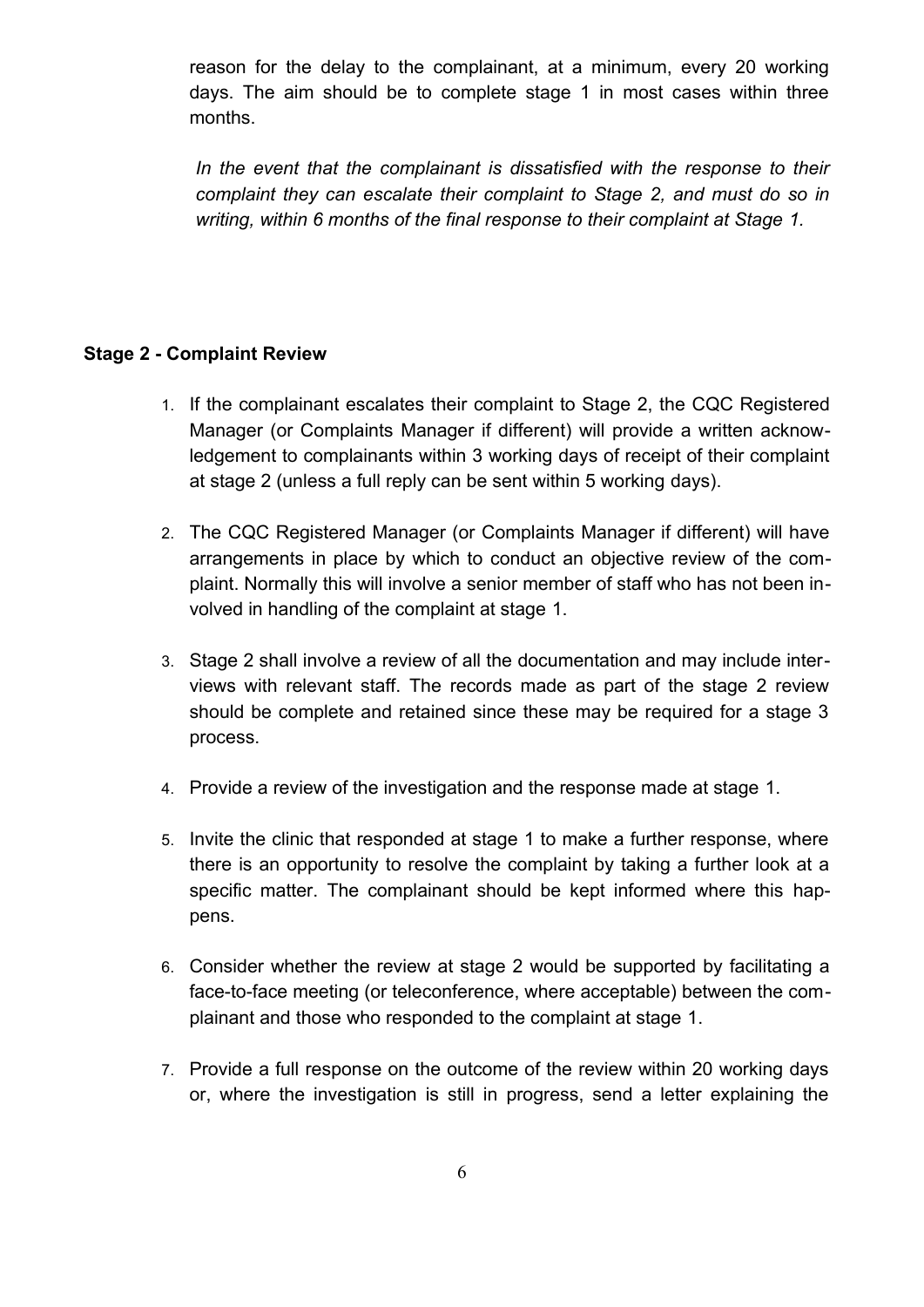reason for the delay to the complainant, at a minimum, every 20 working days.

8. The aim should be to complete the review at stage 2 in most cases within three months.

*In the event that the complainant is dissatisfied with the response to their complaint they may escalate their complaint to Stage 3.*

## **Stage 3 - Independent External Adjudication**

At Stage 3 complainants have the right to an independent external adjudication of their complaint.

If the organisation is a subscriber to The Independent Sector Complaints Adjudication Service (ISCAS) then the complainant will be offered the opportunity to take their complaint to ISCAS, within 6 months of receipt of the Stage 2 decision letter.

Complainants cannot access Stage 3 until they have gone through Stages 1 and 2 and ISCAS will direct complainants back to Provider where appropriate. To access Stage 3, complainants are asked to sign a 'Statement of Understanding and Consent', thereby agreeing to the parameters of Stage 3.

Complainants will need to set out in writing for the Adjudicator:

- a. The reasons for the complaint
- b. What aspects of the complaint remain unresolved after Stages 1 and 2
- c. What outcome the complainant is seeking

from Stage 3 ISCAS contact details are as follows:

By Post: ISCAS 70 Fleet Street London EC4Y 1EU

Email: [info@iscas.org.uk](mailto:info@iscas.org.uk) Telephone: 020 7536 091

If the organisation is not a subscriber to ISCAS, one or more of the following routes for external adjudication will be offered: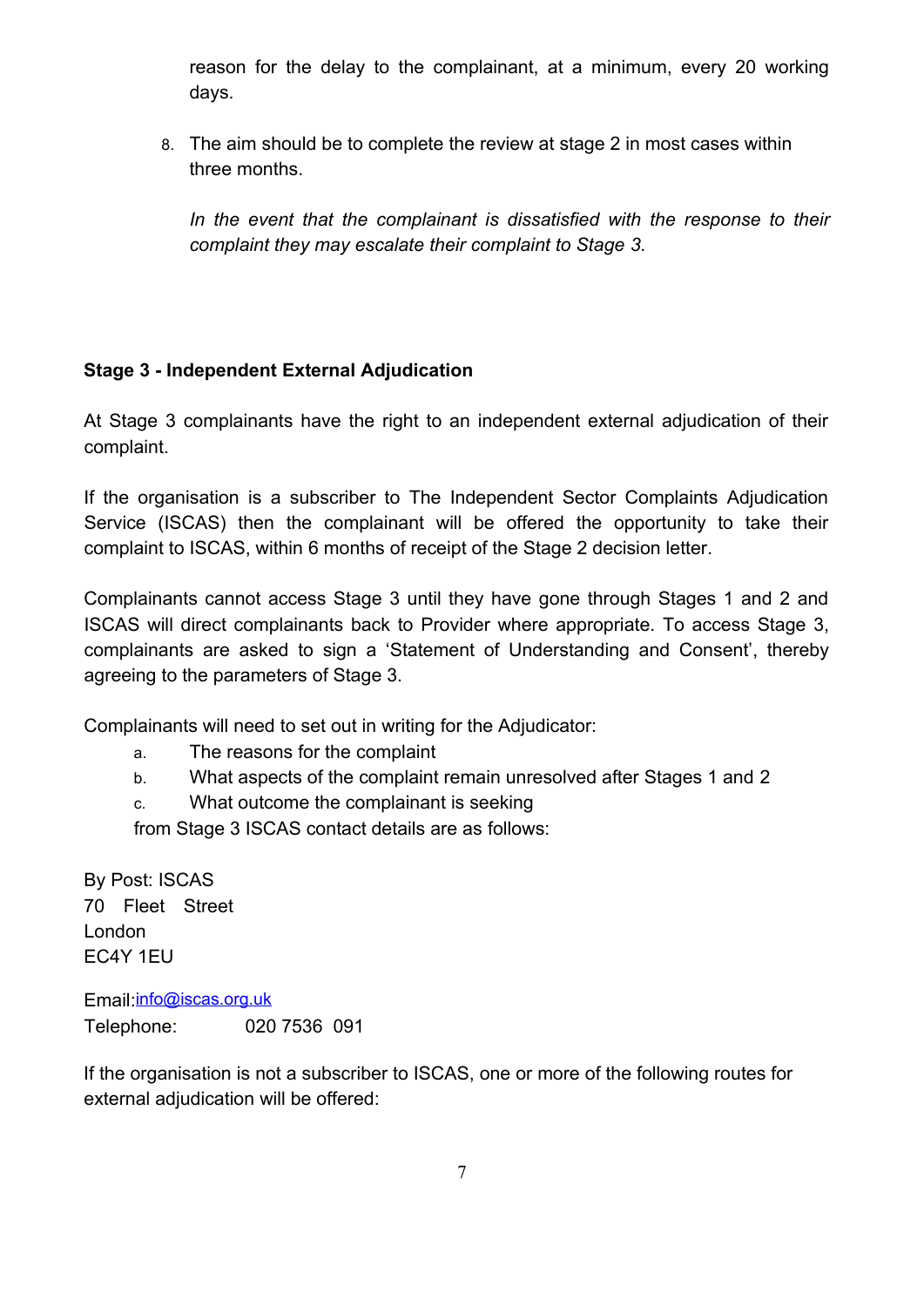### a. Contact **the Citizens Advice Service**

Citizens Advice provides free, confidential and independent advice from over 3,000 locations, including in their bureaux, GP surgeries, hospitals, colleges, prisons and courts. Advice is available face-to-face and by phone.

b. Seeking assistance from the **Patients Association** visit:<https://www.patients-association.org.uk/helpline>

## c) Raising the matter with the **Care Quality Commission.**

Call us on: 03000 616161 Email us at: enquiries@cqc.org.uk Look at our website at: [www.cqc.org.uk](http://www.cqc.org.uk/)

### **8.MANAGING COMPLAINTS**

All staff are expected to encourage service users to provide feedback about the service, including complaints, concerns, suggestions and compliments.

Staff are expected to attempt resolution of complaints and concerns at the point of service, wherever possible and within the scope of their role and responsibility.

### **9. STAFF TRAINING**

All staff will be appropriately trained to manage complaints competently.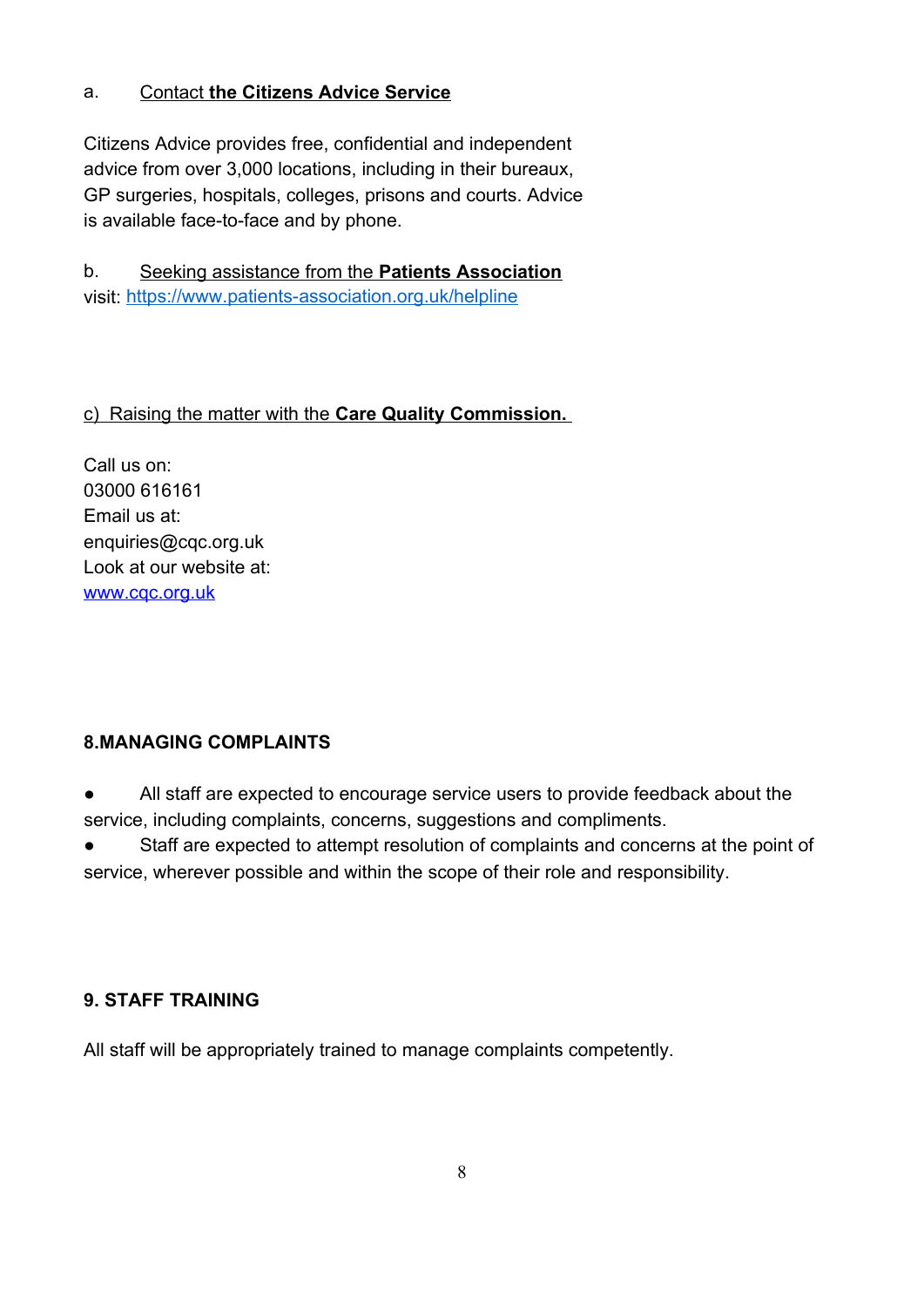Regular reviews are conducted by the complaints manager to check understanding of the complaints process among our staff.

# **10.PROMOTING FEEDBACK**

Information is provided about the complaints policy in a variety of ways, including some or all of the following:

- On our website;
- Through our service user feedback brochure;
- Publicity about the service;
- Posters in reception;
- Discretely located suggestion boxes; and by staff inviting feedback and comments.

### 11. **RISK ASSESSMENT**

After receiving a formal complaint, our CQC Registered Manager reviews the issues in consultation with relevant staff in order to decide what action should be taken, consistent with the risk management procedure.

### **12.RECORDS AND PRIVACY**

● The complaints manager maintains a complaints register.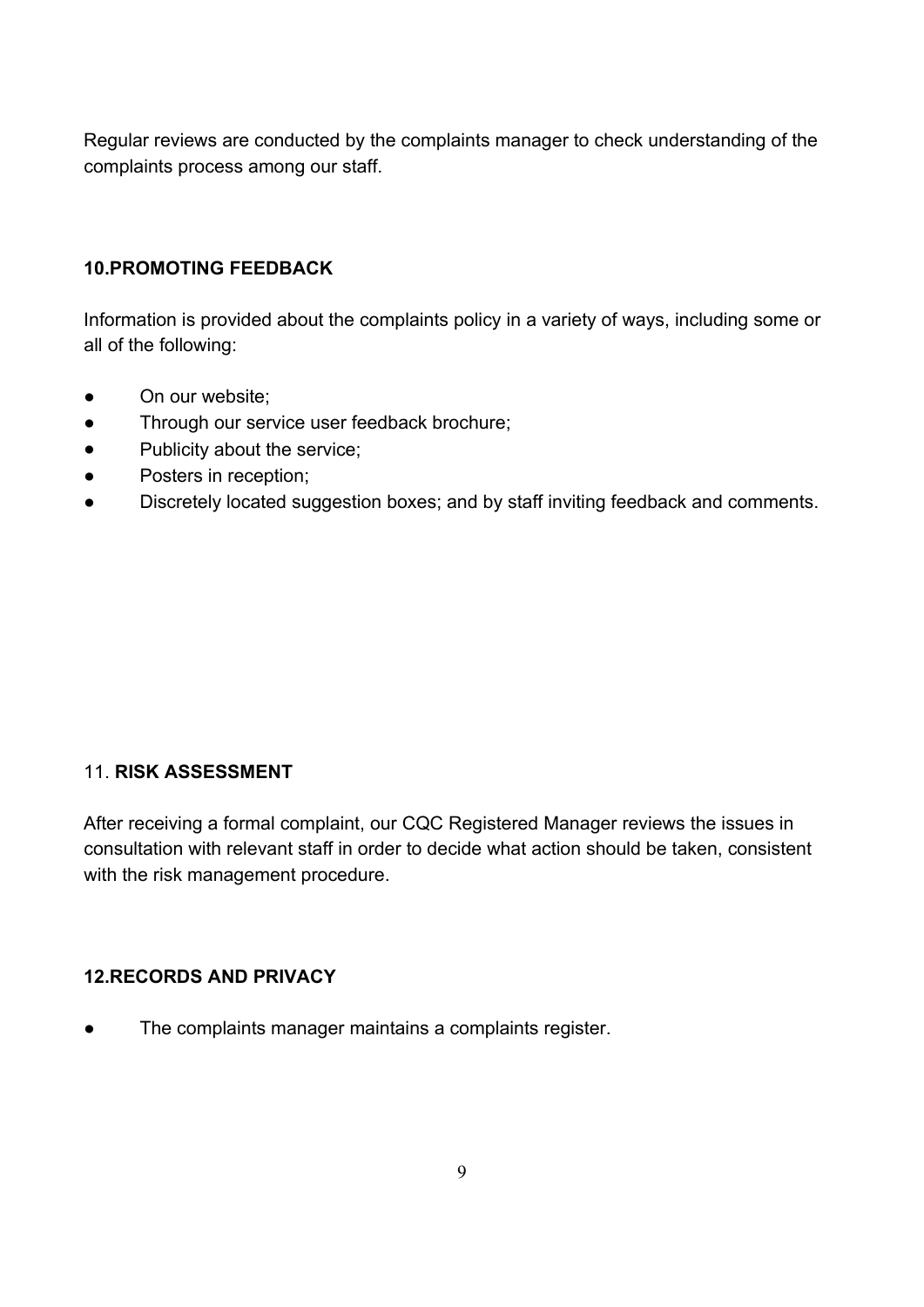Personal information in individual complaints is kept confidential and is only made available to those who need it to deal with the complaint.

- Complainants are given notice about how their personal information is likely to be used during the investigation of a complaint.
- Individual complaints files are kept in a secure filing cabinet in the complaints manager's office and in a restricted access section of the computer system's file server.

Service users are provided with access to their medical records in accordance with our Subject Access policy. Others requesting access to a service users' medical records as part of resolving a complaint are provided with access only if the service user has provided authorisation in accordance with the Subject Access policy.

# **13. COMPLAINTS ABOUT INDIVIDUALS**

Where an individual staff member has been mentioned specifically by a complainant, the matter will be investigated by the relevant manager or supervisor, who will:

- Inform the staff member of the complaint made against them;
- Ensure that if possible, the member of staff does not have any contact with the complainant during the investigation period, or afterwards if deemed appropriate;
- Ensure fairness and confidentiality is maintained during the investigation; and
- Encourage the staff member to seek advice from their professional association/body, if desired.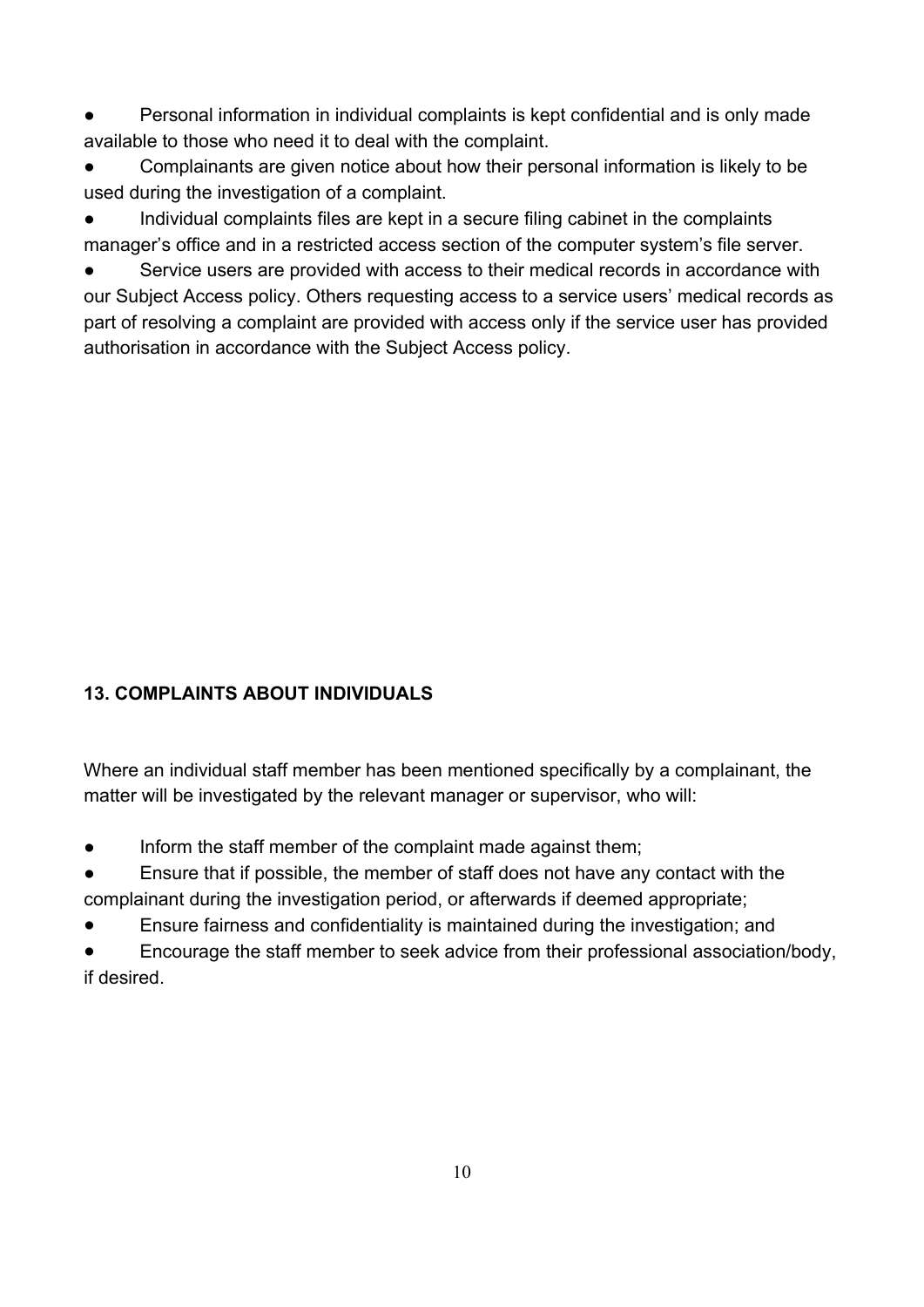The staff members will be asked to provide a factual report of the incident, identify systems issues that may have contributed to the incident and suggest possible preventive measures.

Where the investigation of a complaint results in findings and recommendations about individual staff members, the issues are addressed through the Disciplinary or other appropriate process

# **14.REPORTING AND RECORDING COMPLAINTS**

The complaints manager prepares regular reports on the number and type of complaints, the outcomes of complaints, recommendations for change and any subsequent action that has been taken. The reports are provided to staff and senior management, and if appropriate, uploaded into personal portfolio for audit and appraisal.

The complaints manager periodically prepares case studies using anonymised individual complaints to demonstrate how complaints are resolved and followed up, for the information of staff, and for use in audit and appraisal.

Information about trends in complaints and how individual complaints are resolved is routinely discussed at staff meetings and clinical review meetings as part of reflecting on the performance of the service and opportunities for improvement.

Complaints reports are considered and discussed at monthly clinical review meetings and directors' meetings.

An annual quality improvement report is published that includes information on:

The number and main types of complaints received, common outcomes and how complaints have resulted in changes;

● How complaints were managed—how the complaints system was promoted, how long it took to resolve complaints (and whether this is consistent with the policy) and whether complainants and staff were satisfied with the process and outcomes; and

- The results of any service user satisfaction survey.
- The service promotes changes it has made as a result of service user complaints and suggestions in its general publicity.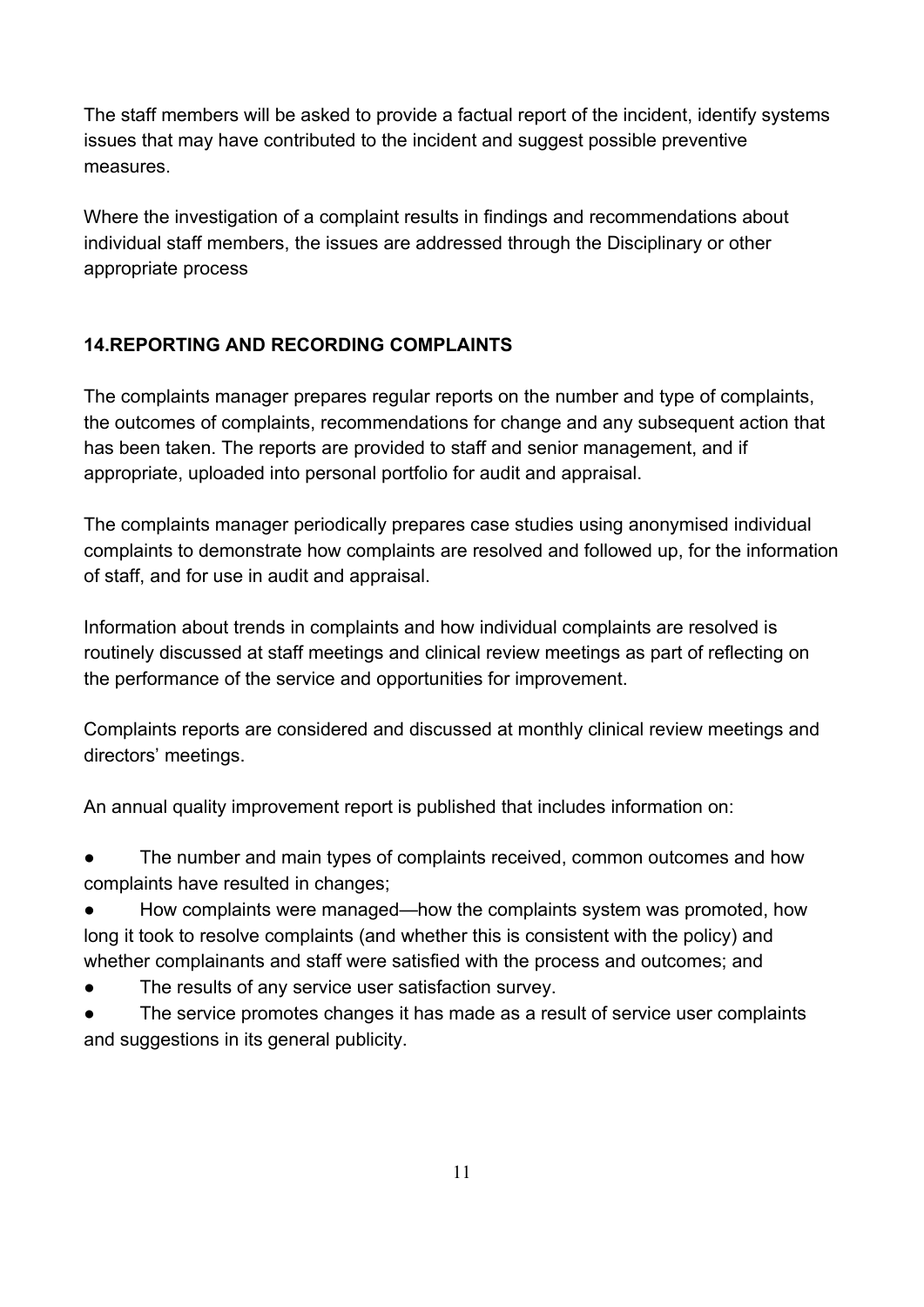### **15.VEXATIOUS COMPLAINTS**

Where a complainant becomes aggressive or, despite effective complaint handling, unreasonable in their promotion of the complaint, some or all of the following formal provisions will apply and will be communicated to the patient:

•The complaint will be managed by one named individual at senior level who will be the only contact for the patient

- •Contact will be limited to one method only (e.g. in writing)
- Place a time limit on each contact
- The number of contacts in a time period will be restricted
- A witness may be present for all contacts

•Repeated complaints about the same issue will be refused

•Only acknowledge correspondence regarding a closed matter, not respond to it

- Set behaviour standards
- •Return irrelevant documentation

•Keep detailed records.

# **16. COMPLAINTS ABOUT INDIVIDUAL MEMBERS OF STAFF**

Where a complainant becomes aggressive or, despite effective complaint handling, unreasonable in their promotion of the complaint, some or all of the following formal provisions will apply and will be communicated to the patient:

Where an individual clinician or staff member has been nominated by a complainant, the matter will be investigated by the relevant manager or supervisor, who will:

• Inform the clinician or staff member of the complaint made against them;

 Ensure no judgement is made against a clinician or staff member while an investigation is being carried out;